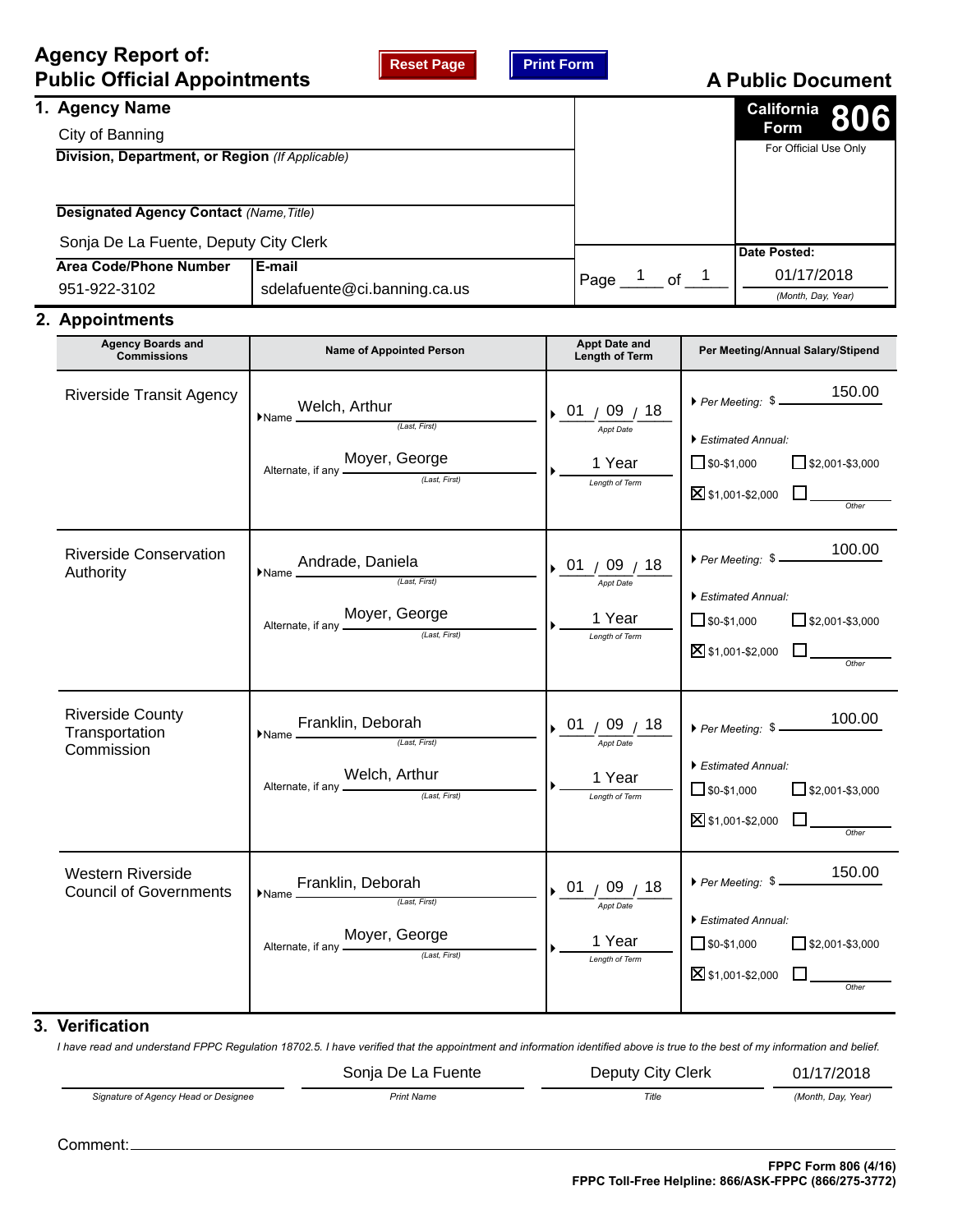## **Agency Report of: Public Official Appointments**



#### **Background**

This form is used to report additional compensation that officials receive when appointing themselves to positions on committees, boards, or commissions of another public agency or to a committee or position of the agency of which the public official is a member.

This form is required pursuant to FPPC Regulation 18702.5. Each agency must post on its website a single Form 806 which lists all the paid appointed positions to which an official will vote to appoint themselves. When there is a change in compensation or a new appointment, the Form 806 is updated to reflect the change. The form must be updated promptly as changes occur.

#### **Instructions**

This form must be posted prior to a vote (or consent item) to appoint a governing board member if the appointee will participate in the decision and the appointment results in additional compensation to the appointee.

FPPC Regulation 18702.5 provides that as long as the public is informed prior to a vote, an official may vote to hold another position even when the vote results in additional compensation.

#### **Part 1. Agency Identification**

Identify the agency name and information on who should be contacted for information.

#### **Part 2. Appointments**

Identify the name of the other agency, board or commission. List the name of the official, and an alternate, if any.

List the appointment date and the length of term the agency official will serve. Disclose the stipend provided per meeting and the estimated annual payment. The annual salary is an estimate as it will likely vary depending upon the number of meetings. It is not necessary to revise the estimate at the end of the calendar year.

#### **Part 3. Verification**

The agency head or his/her designee must sign the verification.

#### **Frequently Asked Questions (FAQs)**

1. When does an agency need to complete the Form 806?

A Form 806 is required when an agency's board members vote to appoint a board member to serve on another governmental agency or position of the agency of which the official is a member and will receive additional compensation.

2. The city council votes to serve as the city's housing authority, a separate entity. Will the Form 806 be required?

If the council members receive additional compensation for serving on the housing authority, the Form 806 is required.

3. Are appointments made by a governing board to appoint one of its members to serve as an officer of that board for additional pay (e.g., mayor) required to be disclosed on Form 806?

No. FPPC Regulation 18702.5(b)(6) exempts from this requirement decisions to fill a position on the body of which the official is a member (such as a councilmember being appointed as mayor) despite an increase in compensation.

4. In determining the income, must the agency include mileage reimbursements, travel payments, health benefits, and other compensation?

No. FPPC Regulation 18702.5 requires only the amount of the stipend or salary to be reported.

5. Which agency must post the Form 806?

The agency that is voting to appoint a public official must post the Form 806 on its website. The agency that the official will serve as a member is not required to post the Form 806. The form is not sent to the FPPC.

6. When must the Form 806 be updated?

The Form 806 should be amended promptly upon any of the following circumstances: (1) the number of scheduled meetings is changed, (2) there is a change in the compensation paid to the members, (3) there is a change in membership on the board or commission, or (4) there is a new appointment to a new agency.

7. If officials choose to recuse themselves from the decision and leave the room when a vote is taken to make an appointment, must the Form 806 be completed?

No. The Form 806 is only required to identify those officials that will vote on an appointment in which the official will also receive additional compensation.

#### **Privacy Information Notice**

Information requested by the FPPC is used to administer and enforce the Political Reform Act. Failure to provide information may be a violation subject to penalties. All reports are public records available for inspection and reproduction. Direct questions to FPPC's General Counsel, Fair Political Practices Commission, 428 J Street, Ste. 620, Sacramento, CA 95814.